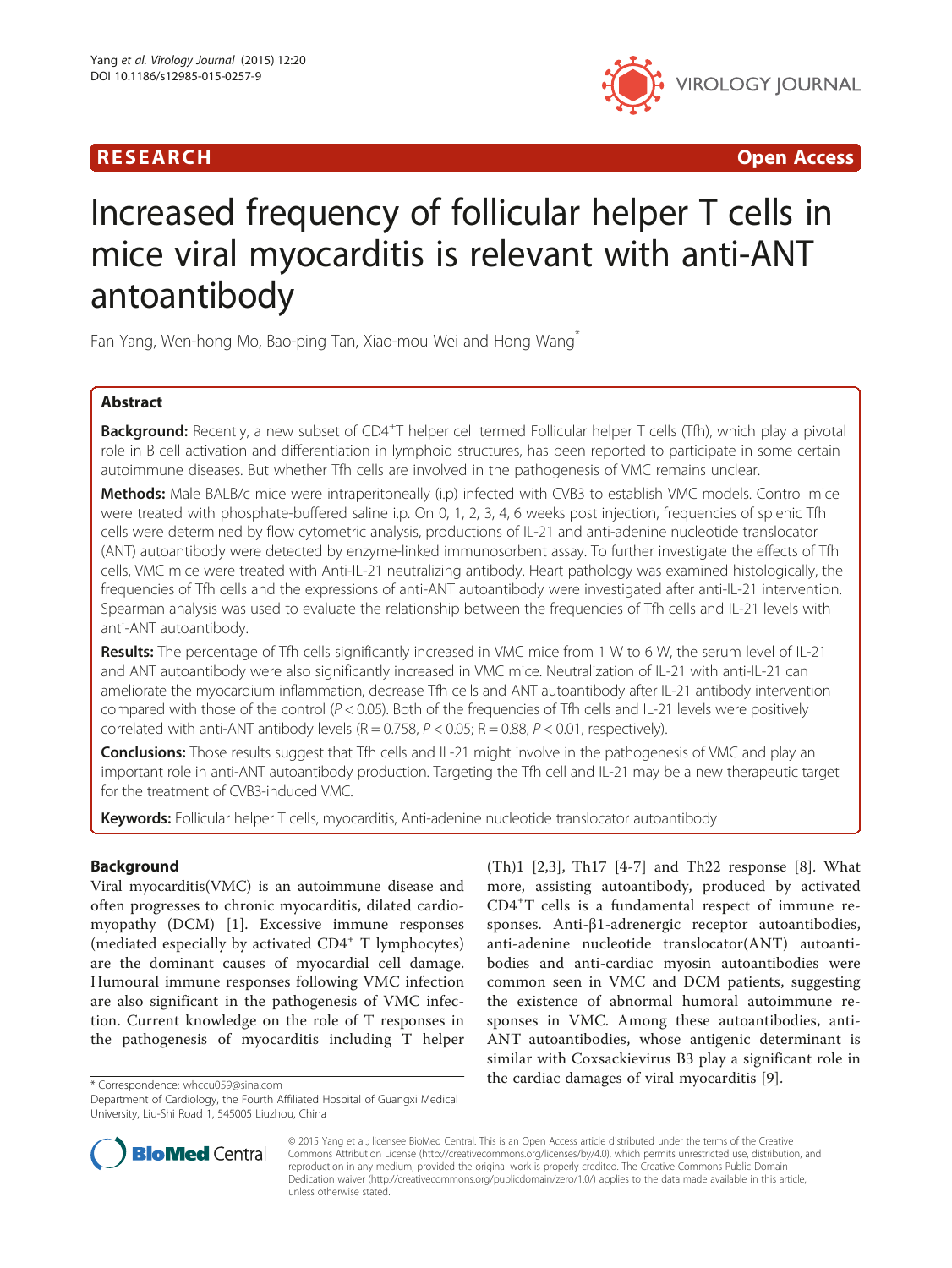<span id="page-1-0"></span>Follicular T helper cells (Tfh), as a separate subset of CD4<sup>+</sup> T helper cells and one of the most significant subsets of effector T cells in lymphoid tissues, have recently emerged [[10\]](#page-6-0). The major function of Tfh cells is to aid B cells during GC reactions and antibody production during humoral immune response [\[11\]](#page-6-0). Distinguishing features of Tfh cells include CXC chemokine receptor 5 (CXCR5) expression, inducible co-stimulator (ICOS), programmed death 1(PD-1), and the secretion of interleukin (IL)-21(IL-21). IL-21, which stimulates B cells to proliferation and differentiate into antibody-forming cells via the IL-21 receptor, was a cytokine preferentially excreted by Tfh cells [[12](#page-6-0),[13](#page-6-0)]. Abnormal Tfh cells frequency and regulation of Tfh cell function could contributes to the pathogenesis of autoimmune-related diseases [[14\]](#page-6-0). Anti-ANT autoantibodies are related to the development of Coxsackievirus B3 (CVB3)-triggered VMC. However, little is known about the potential role of Tfh cells and the relationship between Tfh cells with Anti-ANT autoantibodies in VMC. Therefore, the present study aimed to clarify whether Tfh cells involving in the pathogenesis of VMC and to determine whether Tfh cells play an important role in pathogenic anti-ANT autoantibody production in VMC. Besides, the IL-21 monoclonal antibody (mAb) was given to VMC

mice after CVB3 infection to investigate whether IL-21 is associated with the the production of anti-ANT autoantibodies in VMC mouse model.

# Results

# Increased Tfh cells and IL-21 in VMC mice

The percentages of Tfh cells in the spleens of VMC mice and controls were analyzed by flow cytometry (FCM). The percentages of CXCR5<sup>+</sup>ICOS<sup>+</sup>cells among the CD4<sup>+</sup> T lymphocytes were used to represent the Tfh cells (CXCR5<sup>+</sup> ICOS<sup>+</sup> CD4<sup>+</sup> ). There was a significant increase in the percentage of Tfh cells in the VMC mice as compared with those of controls from the first week after viral infection. Tfh cells frequencies in each subgroup of VMC and control mice were  $0.20 \pm 0.11\%$  vs  $0.16 \pm 0.02\%$ (0 W),  $6.43 \pm 3.05\%$  vs  $0.79 \pm 0.50\%$  (1 W),  $13.44 \pm 3.25\%$ vs  $0.61 \pm 0.07\%$  (2 W),  $9.96 \pm 0.42\%$  vs  $0.57 \pm 0.23\%$ (3 W),  $8.58 \pm 0.90\%$  vs  $0.56 \pm 0.23\%$  (4 W) and  $7.07 \pm 0.02\%$ 1.17% vs  $0.52 \pm 0.17\%$  (6 W) [Figure 1A, B]. It becomes clear that IL-21 produced by Tfh cells serve as an important regulator of humoral responses. Thus we detected the IL-21 mRNA in the myocardium by RT-PCR and protein levels in the serum by ELISA. IL-21 transcripts were abundant in all samples from the first to the sixth week in VMC mice [Figure 1C]. The highest level



Figure 1 Elevated Tfh cells and IL-21 in VMC. A. Representative pictures of CXCR5<sup>+</sup>ICOS<sup>+</sup>CD4<sup>+</sup> Tfh cells in VMC mice. Numbers in the upper right quadrants indicate the mean percentages of Tfh cells in VMC mice. All staining samples were restimulated with PMA/ionomycin for 4 h before analysis. **B**. The results of the Tfh cells statistical analysis.  $\spadesuit$ P < 0.05, versus control group.  $\spadesuit$ P < 0.01, versus week 0, 1, 3, 4, and 6 VMC mice. C. Transcription levels of IL-21 in myocardium. IL-21 mRNA transcripts were higher, in the VMC group than in the PBS group. ▲P < 0.05, versus control group. <sup>■</sup>P <0.05, versus week 1, 2, 3, 4, and 6 VMC mice. **\***P <0.05, versus week 0, 3, 4, and 6 VMC mice. **D**. IL-21 protein levels in serum. IL-21 protein levels were steadily increased in the VMC mice from 1 week after i.p, and reached statistical difference comparing with those of controls. The highest level of IL-21 in VMC occurred on 2nd week.  $\blacktriangle P$  < 0.05, versus control group.  ${}^{w}P$  < 0.05, versus week 1, 2, 3, 4, and 6 VMC mice,  ${}^{\star}P$  < 0.05, versus week 0, 2, 3 and 6 VMC mice.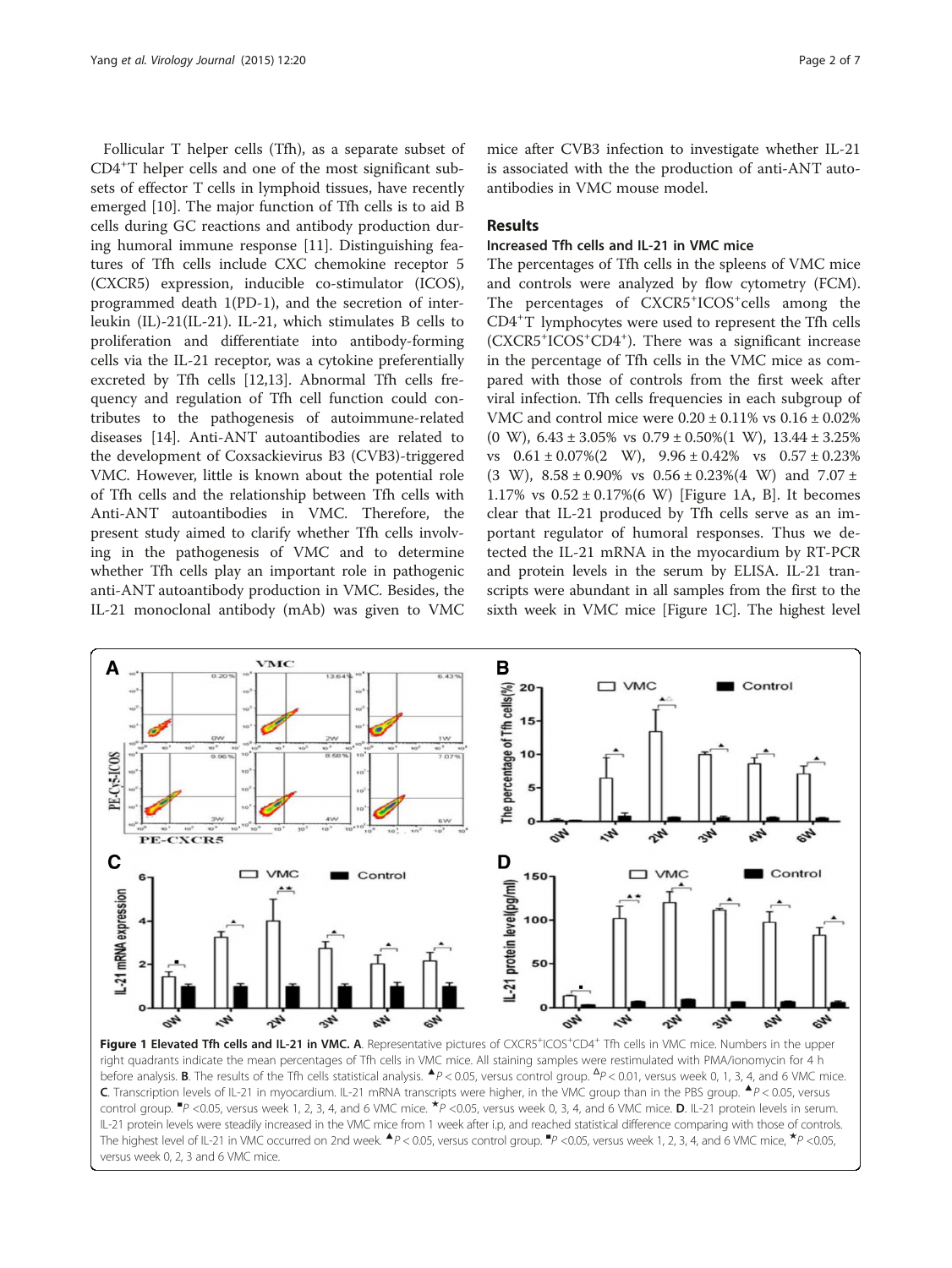was reached on the second week. IL-21 mRNA transcripts were  $1.04 \pm 0.22$ ,  $3.25 \pm 0.26$ ,  $4.01 \pm 0.98$ ,  $2.73 \pm 0.32$ ,  $2.02 \pm 0.25$ 0.41 and  $2.16 \pm 0.39$  times higher respectively in the VMC group than in the PBS group. There was a significant increase of IL-21 protein levels in VMC mice as compared with those in the PBS controls from the  $1<sup>st</sup>$  week to  $6<sup>th</sup>$ week. The highest level was reached on  $2<sup>nd</sup>$  week. The IL-21 protein levels at different times in VMC and control mice were  $13.73 \pm 0.75$  vs  $13.07 \pm 0.96$  pg/ml,  $101.81 \pm 14.01$  vs  $13.02 \pm 1.14$  pg/ml,  $119.84 \pm 12.46$  vs  $22.21 \pm 6.26$  pg/ml,  $111.37 \pm 1.90$  vs  $34.08 \pm 4.44$  pg/ml, 97.54 ± 12.14 vs  $30.29 \pm 18.64$  pg/ml and  $82.61 \pm 8.78$  vs  $36.20 \pm 6.23$  pg/ml respectively [Figure [1](#page-1-0)D].

#### Increased levels of anti-ANT autoantibody in VMC mice

From the first week, anti-ANT autoantibody levels in the serum began increasing in a stable manner, peaking on the second week, and possessing high expression till the sixth week [Figure 2]. The anti-ANT autoantibody levels at different times in VMC and control mice were 2.93 ± 0.68 vs  $2.94 \pm 0.29$  pg/ml,  $6.51 \pm 1.21$  vs  $2.89 \pm 0.41$  pg/ml, 9.15  $\pm$  0.95 vs 2.66  $\pm$  1.37 pg/ml, 6.27  $\pm$  0.71 VS 2.71  $\pm$ 0.11 pg/ml,  $6.35 \pm 1.40$  vs  $2.83 \pm 0.14$  pg/ml and  $5.57 \pm 0.14$ 2.20 vs  $2.94 \pm 0.10$  pg/ml separately. Significant statistics difference were seen when comparing anti-ANT autoantibody between VMC and control group except 0 week  $(P > 0.05)$ .

#### IL-21mAb alleviated the severity of myocarditis

The number of mice who survived to 14d was 6, 6, 3 and 4 for normal, IL-21mAb, isotype control and PBS groups separately. All survival mice were sacrificed on the day 14<sup>th</sup> after intervention. Histological results showed that IL-21mAb alleviated the severity of



myocarditis. The pathological scores of IL-21mAb mice were much lower than isotype control-treated and PBS mice [Figure [3\]](#page-3-0). The pathological scores of IL-21mAb group mice were slightly higher than those in the normal group, but no statistical difference was seen between them  $(P > 0.05)$ . However, there was no significant difference of the pathological scores of heart section between the isotype antibody-treated groups and PBS groups  $(P > 0.05)$ .

# Blockade of IL-21 reduced Tfh cell proportions and circulating level of anti-ANT autoantibodies

Compared with those in the normal group, the percentages of Tfh cells in the IL-21 mAb, isotype control and PBS groups increased markedly  $(P < 0.05)$  [Figure [4A](#page-3-0), B]. The proportion of Tfh cells in the IL-21 mAb group trended lower than that of the isotype control and PBS groups, there was significant difference among them  $(P < 0.05)$  [Figure [4B](#page-3-0)]. Tfh frequencies in the IL-21 mAb, isotype control, PBS group and normal were 5.45  $\pm$  0.97%, 11.47  $\pm$  2.57%, 11.11  $\pm$  1.04% and 1.13  $\pm$ 0.19% respectively. The levels of serum anti-ANT autoantibody levels in the IL-21 mAb, isotype control and PBS groups were elevated dramatically, compared with those in the normal group, especially in the isotype control and PBS groups [Figure [4C](#page-3-0)]. The levels of serum anti-ANT autoantibody in the normal group, IL-21 mAb, isotype control and PBS and were  $2.89 \pm$ 0.41 pg/ml,  $4.15 \pm 0.45$  pg/ml,  $9.15 \pm 0.95$  pg/ml,  $9.01 \pm$ 0.86 pg/ml. Statistical difference were seen when compared the levels of Anti-ANT antibody among these four groups,  $P < 0.05$ . The levels of serum anti-ANT autoantibody in the IL-21 mAb group were much lower than those in the isotype control and PBS groups  $(P < 0.05)$  [Figure [4](#page-3-0)C], which indicated that blockade of IL-21 can reduced circulating level of anti-ANT autoantibodies. No significant difference was seen between the isotype control group and PBS group  $(P > 0.05)$ .

# Positive correlation of Tfh cell proportions and IL-21 with levels of Anti-ANT autoantibody

FCM results suggested that Tfh cells and IL-21 increased in VMC mice, and blockade of IL-21 reduced Tfh cell proportions. Thus, we then analyzed the relationship between the anti-ANT autoantibody titers with the percentages of Tfh cells and IL-21 level. The percentages of CXCR5+ ICOS+ CD4+ T lymphocytes showed a positive correlation with the anti-ANT autoantibody titers  $(r = 0.758,$  $P < 0.05$ ) [Figure [5A](#page-4-0)]. The correlation between the level of IL-21 and the anti-ANT antibody titers was also analyzed, and a similarly positive correlation was observed  $(r = 0.88,$ P < 0.01) [Figure [5](#page-4-0)B].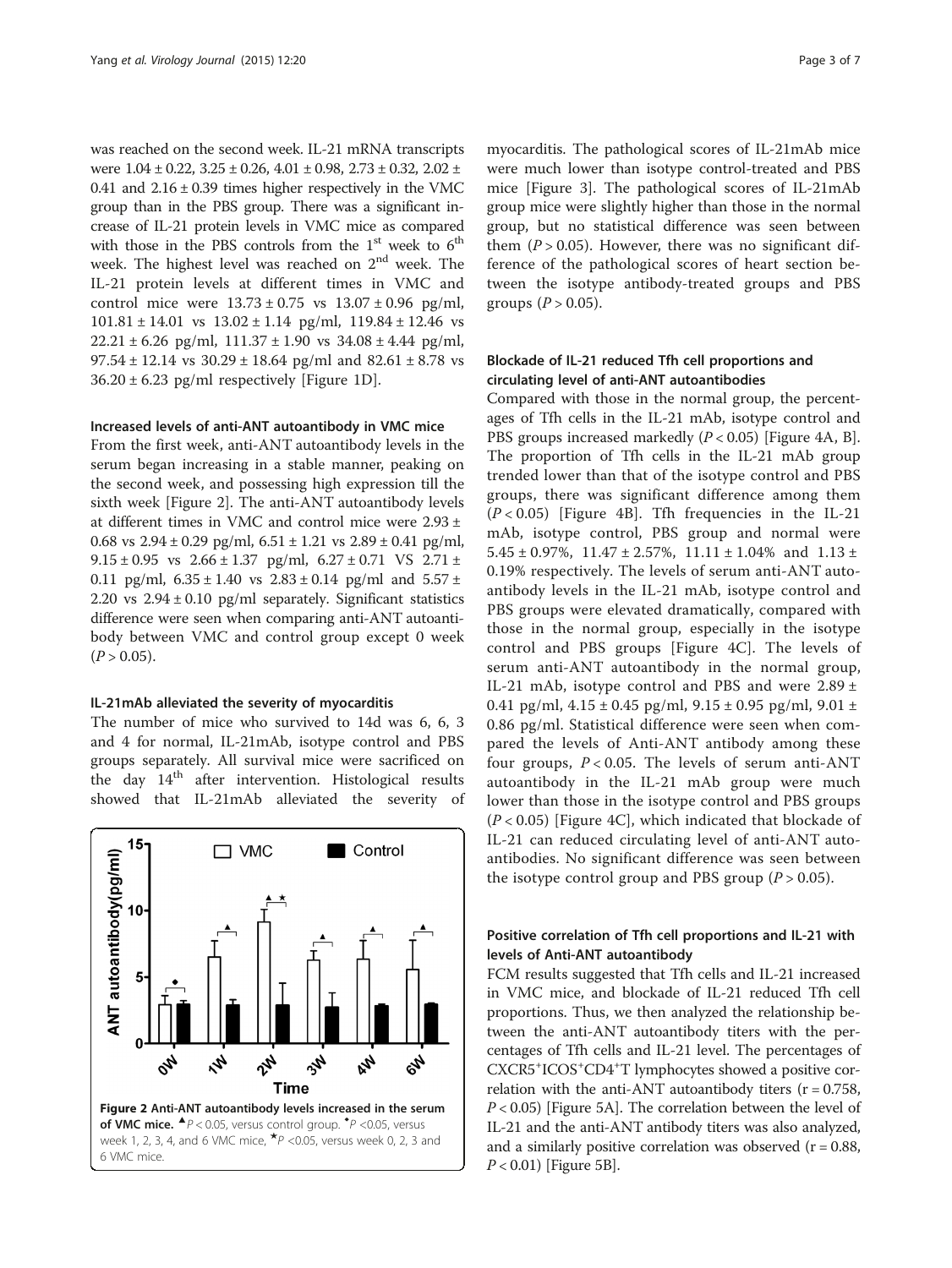<span id="page-3-0"></span>

# **Discussion**

Although VMC has appeared to be a T-cell-mediated autoimmune disease over the past few decades, Neither Th1, Th2 nor Th17 could elucidate the pathogenesis of VMC completely. Besides, high levels of circulating autoantibodies, such as anti-β1-adrenergic receptor autoantibodies, anti- ANT autoantibodies, and anticardiac myosin autoantibodies produced by B cells suggested that B cells are also correlated with the

development and severity of the VMC [[9,15](#page-6-0),[16](#page-6-0)]. Previous researches presumed that Th2 cells may play a crucial role in B cell-mediated humoural immune responses. Tfh cells, a new separate  $CD4^+$  T helper lineage, have attracted close attention for their specialized role in assisting B cells and contributing to autoimmunity [[10,17,18\]](#page-6-0). Tfh cells could provide costimulation signal to promote growth, differentiation, and class switching of B cells and lead to excessive autoantibody production

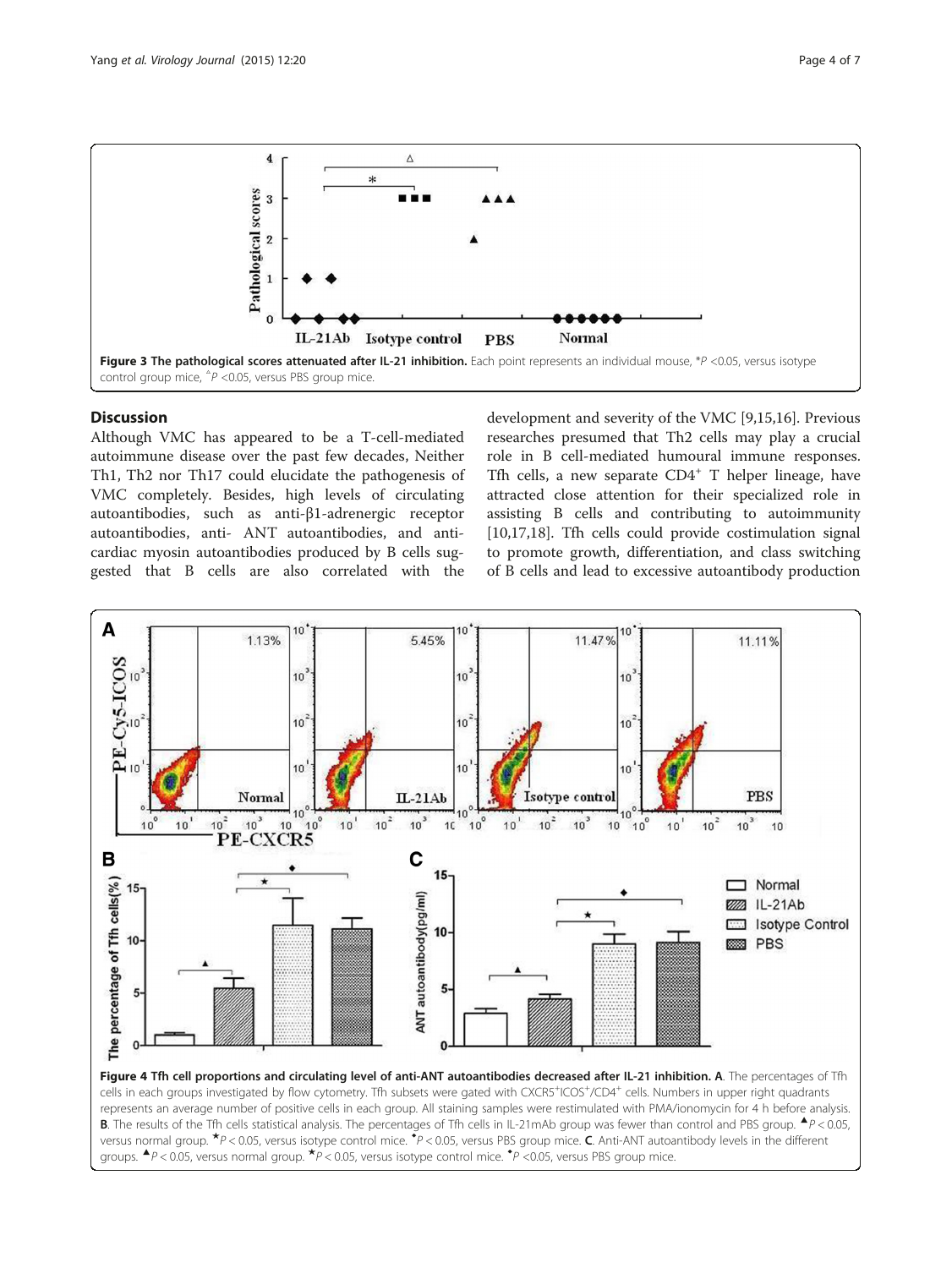<span id="page-4-0"></span>

by specific high expression of costimulatory molecules such as ICOS and CD40L. In addition, IL-21, which preferentially produced by Tfh cells and served as an important regulator of humoral responses, could drive B cell expansion and differentiation. Abnormal distribution and frequency of Tfh cells are associated with the pathogenesis of systemic lupus erythematosus (SLE) [\[19-21](#page-6-0)], rheumatoid arthritis [\[22,23](#page-6-0)], Sjögren syndrome [[24](#page-6-0),[25](#page-6-0)] and other autoimmune diseases [\[26,27](#page-6-0)]. Besides, evidence has shown that excessive production of IL-21 led to autoimmunity [[28,29\]](#page-6-0). However, their association with VMC remains largely unknown.

Anti-ANT autoantibody is a cross-reacting antibody against ANT at the inner mitochondrial membrane of myocardium, whose antigenic determinants are similar with those of CVB3 [\[27](#page-6-0)]. High titer of this autoantibody has been recognized as a marker of the severity and the activity of the VMC [\[27](#page-6-0)]. The present study aimed to determine whether Tfh cells play a pathogenic role in VMC and to clarify their involvement in the anti-ANT autoantibodies production of VMC. The increased frequency of Tfh cells and level of IL-21 were detected in VMC mice induced by CVB3. These results indicated the possible involvement of Tfh cells and IL-21 in the pathogenesis of VMC. More importantly, inhibition of aberrant circulating IL-21 by neutralizing Ab can decreased the proportion of Tfh cells and levels of anti-ANT autoantibodies. These are in agreement with the studies of Tfh cells are related to autoantibody production in other autoimmune diseases [\[30,31\]](#page-6-0). Consistent with these data, we describe here that Tfh cells and IL-21 concentration have a significantly positive correlation with anti-ANT autoantibody level. These data also indicated that IL-21 is a promoting factor in the differentiation/expansion of Tfh cells, and antibody production, in murine model of VMC. Our research showed that blocking IL-21 signaling pathway in VMC mice led to attenuate inflammation of myocardium and production of pathogenic anti-ANT autoantibody, which indicates that IL-21 pathway might be a potential treatment for VMC.

However, it is worth noting that IL-21 are also expressed by Th17 cells [[32,33\]](#page-6-0). Thus, the finding of increased IL-21 is not exact proof of Tfh activation but could also be a result of Th17 activity. Yet it were Tfh cells but not Th17 cells might be the main producer of IL-21 that contribute to the VMC processes, as the time course of Th17 cells do not coincidence with that of IL-21 [\[4](#page-6-0)]. In addition, Studies have disclosed a subset with a overlapping features of Tfh -cells [[11,34\]](#page-6-0), named Th17-like Tfh cell. To deplete the contribution of Th17 like Tfh subsets in VMC evolvement, spleen Th17-like Tfh cell subsets were defined by multicolor flow cytometry (CD4<sup>+</sup>ICOS<sup>+</sup>CCR6<sup>+</sup>). No significant difference of Th17-like Tfh frequency was observed in VMC mice compared to control individuals (data unpublished).

### Conclusion

Taken together, our results indicated that Tfh cells were involved in the pathogenesis of VMC and that they may play a role in the production of pathogenic anti-ANT autoantibodies. Meanwhile, blockade of IL-21 can inhibit Tfh cell and anti-ANT autoantibody secretion in vivo. As exact causality between Tfh cells and anti-ANT autoantibody have not clarified. Further studies are needed to determine how Tfh cells initiate anti-ANT autoantibody production in VMC and to clarify the mechanisms involved.

# Materials and methods

#### Mice and ethics statement

Four-week-old SPF male BALB/c mice were obtained from Shanghai Laboratory Animal Center, Chinese Academy of Sciences. All animals were housed under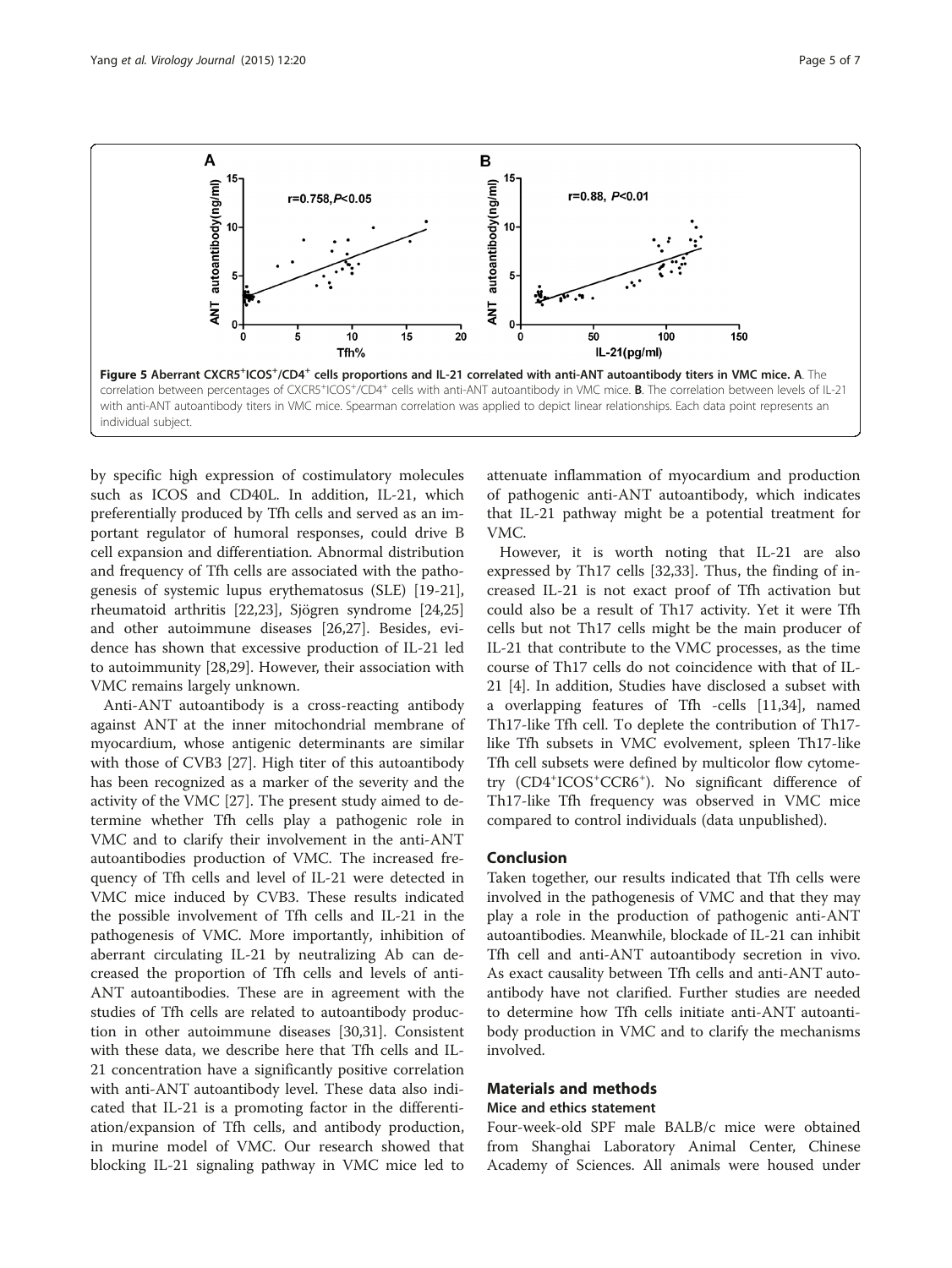pathogen-free conditions at the Experimental Animal Center of the Guangxi Medical University. Experiments using mice were performed in accordance with protocols approved by Guangxi Medical University Animal Ethics Committee.

#### CVB3 titration and myocarditis induced

Heart-passaged CVB3 (Nancy strain) was propagated in Hep-2 cells, the 50% tissue culture infectious dose (TCID50) titer was determined by the cytopathic effects visible after 72 h. The  $TCID_{50}$  assay result for Hep-2 cells was  $1 \times 10^{-7}$ . BALB/c mice were infected by intraperitoneal (i.p.) injection of 0.1 ml of PBS containing approximately 100TCID<sub>50</sub> of the virus (VMC group  $n = 60$ , 10 mice/subgroup) or inoculated i.p. with PBS(control group,  $n = 60$ , 10 mice/subgroup). Each group was divided into 6 subgroups (Week 0, 1, 2, 3, 4 and 6). The day of injection was defined as week 0. Surviving mice of 6 subgroups were separately sacrificed by cervical dislocation on 0, 1, 2, 3, 4, and 6 weeks after i.p. injection.

#### Histopathology

The ventricular tissues of the hearts were cut longitudinally, fixed in 10% formalin, then embedded in paraffin, and stained with hematoxylin & eosin, histopathological change was observed by using light microscopy (Nikon Eclipse E800 Microscope, Kawasaki, Kanagawa, Japan). Pathological scores were graded by two independent pathologists separately in a blinded manner based on the following semi-quantitative scale: 0, no inflammatory infiltrates; 1, small foci of inflammatory cells between myocytes or inflammatory cells surrounding individual myocytes; 2, larger foci of 100 inflammatory cells or involving at least 30 myocytes; 3, 10% of a myocardial cross-section involved; 4, 30% of a myocardial crosssection involved [[35\]](#page-6-0).

#### Lymphocyte preparation

Spleens from virus-infected mice and controls were harvested aseptically. The lymphocyte fractions of these samples were obtained by Ficoll Plaque (Solarbio Science & Technology, China) gradient centrifugation. Lymphocytes were maintained in a 24-well flat-bottom tissue culture plate with RPMI 1640 supplemented with 10% fetal calf serum (Gibco, USA) at 37°C in a humidified atmosphere with 5%  $CO<sub>2</sub>$ .

#### Flow cytometry

Lymphocytes at 10<sup>6</sup>/tube were stained with fluorescein isothiocyanate (FITC)-conjugated anti-CD4, phycoerythrin (PE)-conjugated anti-CXCR5, phycoerythrin-Cy5 (PE-Cy5)-conjugated anti-ICOS (BD PharMingen San Diego, CA) or isotype-matched control IgG, according to the manufacturer's protocol and fixed in 4%

paraformaldehyde. Flow data were analyzed on a FACS Calibur flow cytometer (BD Biosciences). CellQuest software (BD Biosciences) was used for data acquisition. At least 50,000 events per sample were analyzed. Cells were gated on the forward scatter of living cells and then centered on CD4<sup>+</sup>T cells. After setting the threshold using isotype control staining for CXCR5 and ICOS, the proportion of Tfh cells was analyzed as the percentage of CXCR5<sup>+</sup>ICOS<sup>+</sup>cells within total CD4<sup>+</sup>T cells for each sample, and percentages of CXCR5<sup>+</sup>ICOS<sup>+</sup>/CD4<sup>+</sup>cells proportion was defined as Tfh cells.

### Real-time RT–PCR

Total RNA including the small RNA fraction of homogenized heart tissues was extracted with TRIZOL Reagent® (Invitrogen, USA), and then reverse transcripted into cDNA with an Reverse Transcription kit (Ferma, CA) according to the manufacturer's instructions. Primer for IL-21 and the housekeeping gene GAPDH are designed by Primer Premier 5.0. Real timepolymerase chain reaction (RT-PCR) was performed using an ABI 7500 Sequence Detection System (Applied Biosystems, Foster City, CA) using SYBR green. The amplification steps consisted of denaturation at 95°C, followed by 40 cycles of denaturation at 95°C for 15 s and then annealing at 60°C for 1 min. The relative gene expressions were normalized to the level of GAPDH transcripts and quantified by the  $\triangle \triangle CT$  method using 7500 System Sequence Detection software (Applied Biosystems). All reactions were performed in at least triplicate for each sample.

#### Cytokine assay

Blood was collected via retro-orbital bleeding, and serum was separated. The amounts of IL-21 and ANT autoantibody in the blood serum were detected using the Quantikine Mouse IL-21 (R&D Systems, Minneapolis, MN) and ANT Immunoassay (CUSABIO, China). No cross-reactivity was observed in detection. All samples were measured in triplicate.

#### Interventions and groups

Mice infected with CVB3 (VMC mice) were separated into three groups: administered either IL-21mAb (100 μg per mouse, eBioscience, IL-21 mAb group,  $n = 6$ ), isotype control immuno-globulin (Ig) G1Ab (100 μg per mouse, eBioscience, isotype control group,  $n = 6$ ), or PBS (PBS group,  $n = 6$ ) i.p. at day 0,4,7 and 10 after CVB3 infection. In addition, BALB/c mice without any intervention were assigned as the normal control (normal group, n = 6). All animals were killed on day 14 after virus infection. The values of the pathological scores were recorded. The percentages of CXCR5<sup>+</sup>ICOS<sup>+</sup>/CD4<sup>+</sup>cells proportion